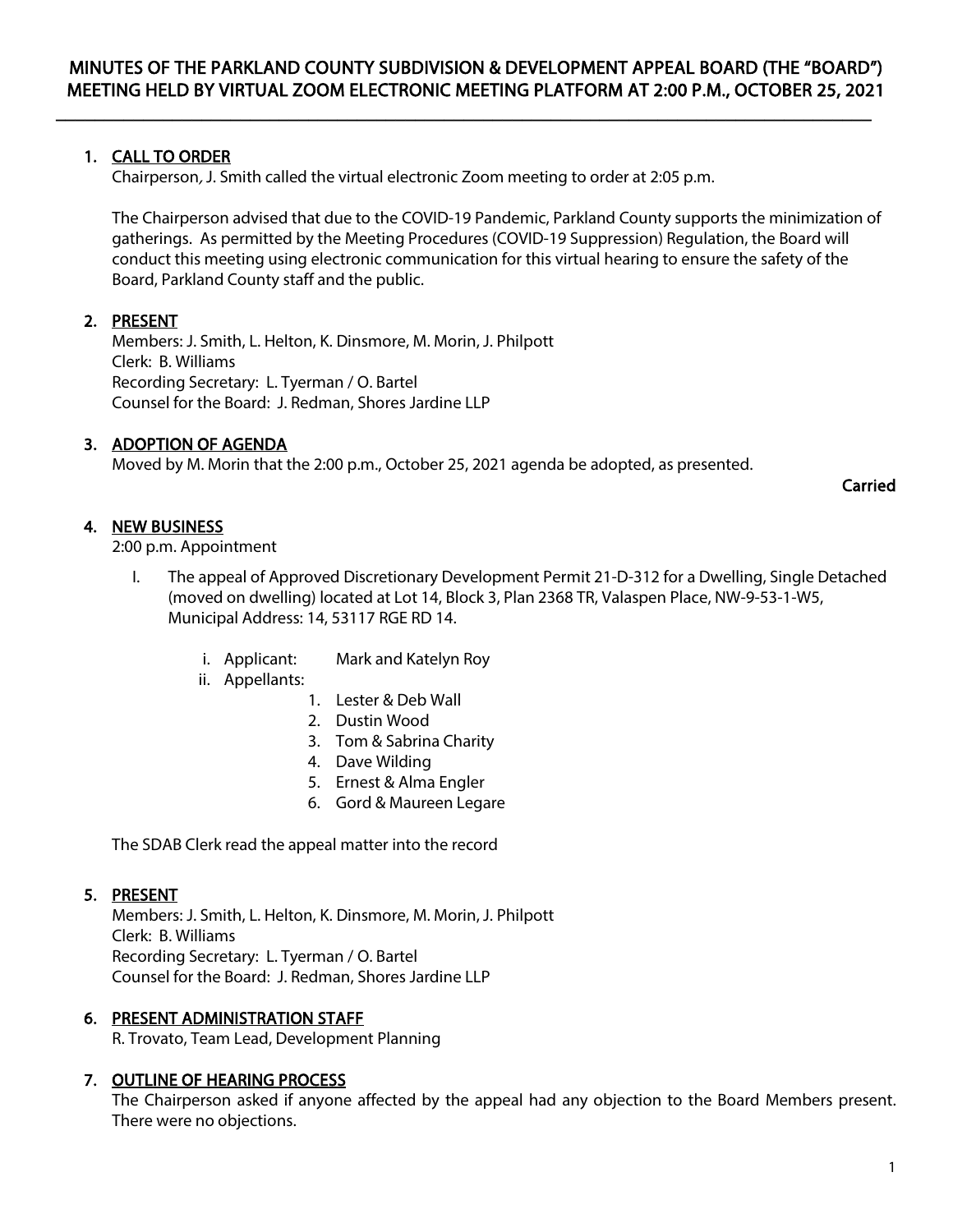The Chairperson asked if anyone in attendance at the virtual meeting had not reviewed the agenda package prior to the hearing. There were no persons present in the virtual meeting that came forward.

The Chairperson asked those in attendance if there were any objections to the current exhibits as shown in the agenda package presented for this hearing. There were no objections.

The Chairperson asked those in attendance at the virtual meeting if anyone wished to submit materials that were not included in the agenda package. The Chairperson noted that the Appellant, Lester Wall had submitted three photographs to the Board that were not included in the hearing package. Copies of these three photos were provided by email to all of the parties in attendance at the hearing, and each of the parties confirmed they had received copies of the photos, and had no objection to the photos being added to the hearing package.

## PRESENTATIONS

### Administration

The Chairperson called on the Development Authority to make her presentation. R. Trovato, Team Lead, Development Planning for Parkland County provided a slideshow presentation, and answered questions from the Board.

### Appellant 1

The Chairperson called on Lester and Deb Wall to make their presentation. Mr. Wall provided a verbal presentation, referred to photos within the agenda package and answered questions from the Board.

### Appellant 2

The Chairperson called on Dustin Wood to make his presentation. Mr. Wood provided a verbal presentation to the Board.

### Appellant 3

The Chairperson called on Tom and Sabrina Charity to make their presentation. Mrs. Charity provided a verbal presentation to the Board.

### Appellant 4

The Chairperson called on Dave Wilding to make his presentation. Mr. Wilding provided a verbal presentation and answered questions from the Board.

#### RECESS

The Chairperson recessed the meeting at 2:58 p.m., and reconvened the meeting at 3:03 p.m.

### PRESENTATIONS

### Applicant

The Chairperson called on Mark and Katelyn Roy to make their presentation. Mr. and Mrs. Roy provided a verbal presentation, referred to photos within the agenda package and answered questions from the Board.

### Appellant 5

The Chairperson called on Ernest and Alma Engler to make their presentation. Mr. and Mrs. Engler provided a verbal presentation and answered questions from the Board.

### **RECESS**

The Chairperson recessed the meeting at 3:25 p.m., and reconvened the meeting at 3:29 p.m.